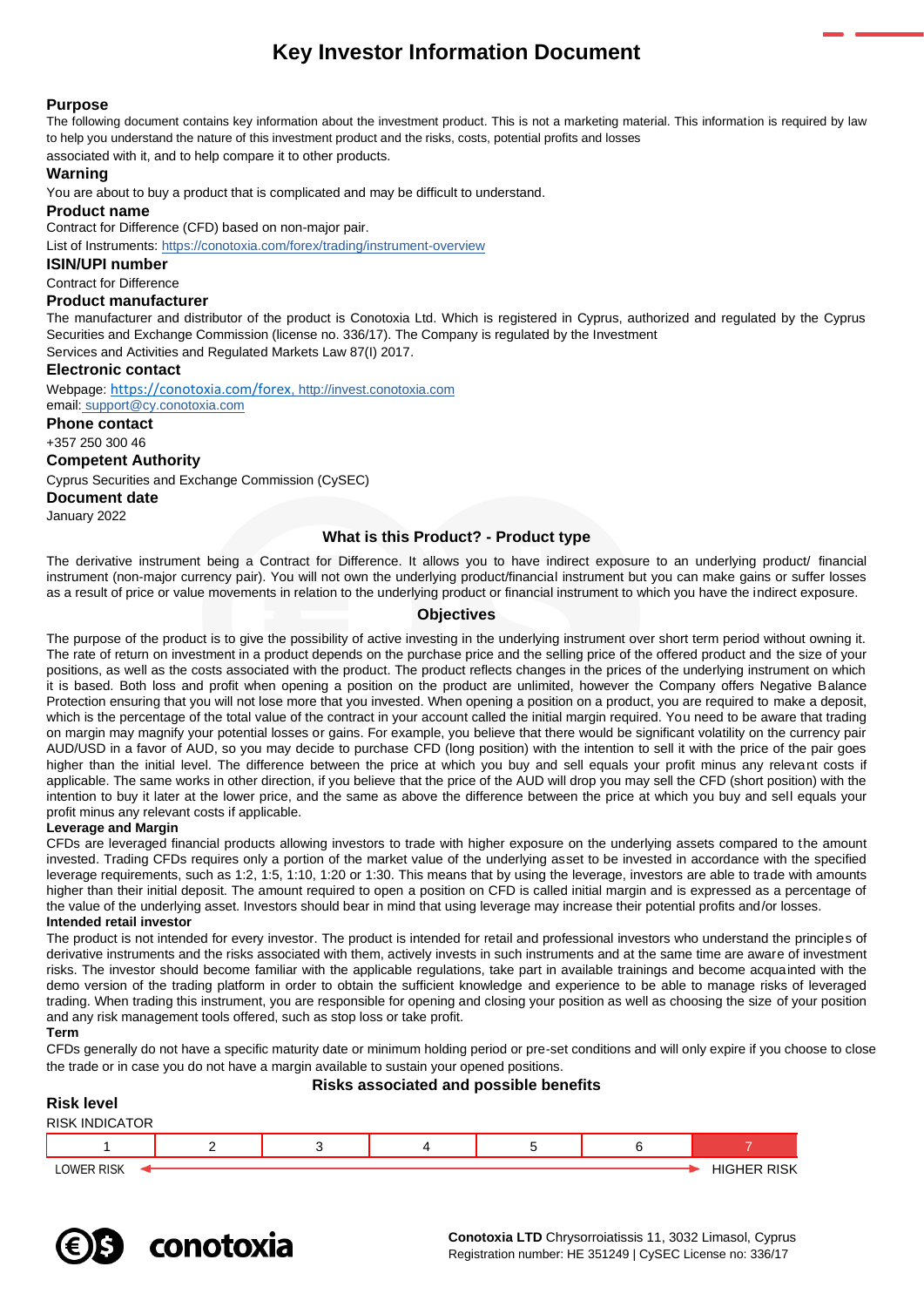The summary risk indicator is a quide to the level of risk of this product compared to other products. It shows how likely it is that the product will lose money because of movements in the markets or because we are not able to pay you. We have classified this product as 7 out of 7, which is the highest risk class. This rates the potential losses from a future performance at a very high level. Be aware of currency risk.

An investor may lose all invested capital, understood as a deposit protecting the open position on the product. Therefore, you should ensure that your account possesses the necessary margin to avoid any stop outs. Before, deciding to trade on margin products you should take into consideration your investment objectives, risk tolerance and level of the experience you have obtained on these products. These products may not be appropriate for everyone; therefore, you should ensure that you understand the risks involved and seek independent advice if required. There are several types of trading risk, including leverage risk, which you should be aware of before beginning to trade. Factors that affect the performance of this product include but are not limited to:

- Leverage risk
	- Risk of unlimited loss
- **Margin risk**
- Foreign exchange risk
- Market risk
- Unregulated market risk
- Market disruption risk
- Counterparty risk
- Online trading platform and IT risk
- Conflicts of interest

#### **Performance scenario**

\*Market developments in the future cannot be accurately predicted. The scenarios shown are only an indication of some of the possible outcomes based on recent returns. Actual returns could be lower.

This key information document is not specific to a particular product, but to the category of products CFD on non-major Currency Pairs. The table below represents outcomes of profits and losses under various circumstances. In this scenario, we assume you buy a CFD contract relating to an underlying EUR/TRY pair with volume 100,000 EUR (1 lot) at price of 6.6157. This means that your national exposure to the quoted currency is 661,570 TRY. (100,000 contracts x the price 6.6157). However, keep in mind that you do not need to invest 100,000 EUR, assuming that you will use the highest leverage 1:20 you will only have to use as margin 5,000 EUR. The same pattern applies in the scenario when you wish to sell a CFD contract on EUR/TRY with the same volume, price, and leverage.

| Long Performance Scenario Opening Price<br>$(1$ year) |                      | <b>Closing Price</b> | <b>Price Change</b> | Profit/Loss  | Return in % on Invested<br>Capital of 5,000 EUR |
|-------------------------------------------------------|----------------------|----------------------|---------------------|--------------|-------------------------------------------------|
| Favourable                                            | 6.6157               | 6.6819               | 1.00%               | €990.09      | 19.80%                                          |
| Moderate                                              | 6.6157               | 6.6322               | 0.25%               | €249.37      | 4.99%                                           |
| Unfavourable                                          | 6.6157               | 6.5992               | $-0.25%$            | $-6250.62$   | $-5.01%$                                        |
| <b>Stress</b>                                         | 6.6157               | 6.4172               | $-3.00\%$           | $-63.092.78$ | $-61.86%$                                       |
|                                                       |                      |                      |                     |              |                                                 |
| <b>Short Performance</b><br>Scenario                  | <b>Opening Price</b> | <b>Closing Price</b> | Price Change        | Profit/Loss  | Return in % on Invested<br>Capital of 5,000 EUR |
| Favourable                                            | 6.6157               | 6.5495               | $-1.00%$            | €1.10.10     | 20.20%                                          |
| Moderate                                              | 6.6157               | 6.5992               | 0.25%               | €250.62      | 5.01%                                           |
| Unfavourable                                          | 6.6157               | 6.6322               | $-0.25%$            | $-6249.37$   | $-4.99%$                                        |

The scenario above represents potential performance of your investment. Please bear in mind that a volatile price movement can rapidly lead either to profit or loss on your investment, and a small percentage of the price change could result in significant changes in your potential returns or losses due to the effect of the leverage.

### **Costs over time**

The table below shows the amounts that are deducted from your investment to cover different types of costs. These amounts depend on how much you invest, how long you hold the product [and how well the product does (where applicable)]. The amounts shown here are illustrations based on an example investment amount and different possible investment periods.

\*We have assumed holding periods of 1, 3 and 5 years and an investment of PLN 60 000 and used EURPLN as an example.

Client opens a long position of 1 lot (EUR 100 000) on EURPLN at a price 4.5396 paying commission of PLN 11.97. The relevant Swap points quoted are 0.5577/-5.5848 for short and long swap respectively and the required margin amounts for 5% (PLN 22 698).

| Cost Type                                                            | <b>Ask</b> | <b>Bid</b> | Margin           | <b>Total Cost</b> | Percentage of margin |
|----------------------------------------------------------------------|------------|------------|------------------|-------------------|----------------------|
| Sprea Spread (4.5396-4.53695)* 100 000d<br>(4.5396-4.53695)* 100 000 | 4.5396     | 4.53695    | PLN 22,698.00    | PLN 265.00        | 1.17% of margin      |
| Commission for opening a position                                    |            |            | PLN 11.97        | 0.05% of margin   |                      |
| Commission for closing a position                                    |            |            | <b>PLN 11.97</b> | 0.05% of margin   |                      |
| Short Swap (0.5577 * 365 days) client's profit                       | 0.5577     | 1 year     |                  | PLN 203.56        | 0.90% of margin      |
| Long Swap (-5.5848 * 365 days) client's cost                         | $-5.5848$  |            | 1 year           | PLN(2,038.45)     | 8.98% of margin      |
| Short Swap (0.5577 * 1095 days) client's profit                      | 0.5577     |            | 3 years          | PLN 610.67        | 2.69% of margin      |
| Long Swap (-5.5848* 1095 days) client's cost                         | $-5.5848$  |            | 3 years          | PLN(6,115.36)     | 26.94% of margin     |
| Short Swap (0.5577 * 1825 days) client's profit                      | 0.5577     |            | 5 years          | PLN 1,017.79      | 4.48% of margin      |
| Long Swap (-5.5848 * 1825 days) client's cost                        | $-5.5848$  |            | 5 years          | PLN(10,192.26)    | 44.90% of margin     |